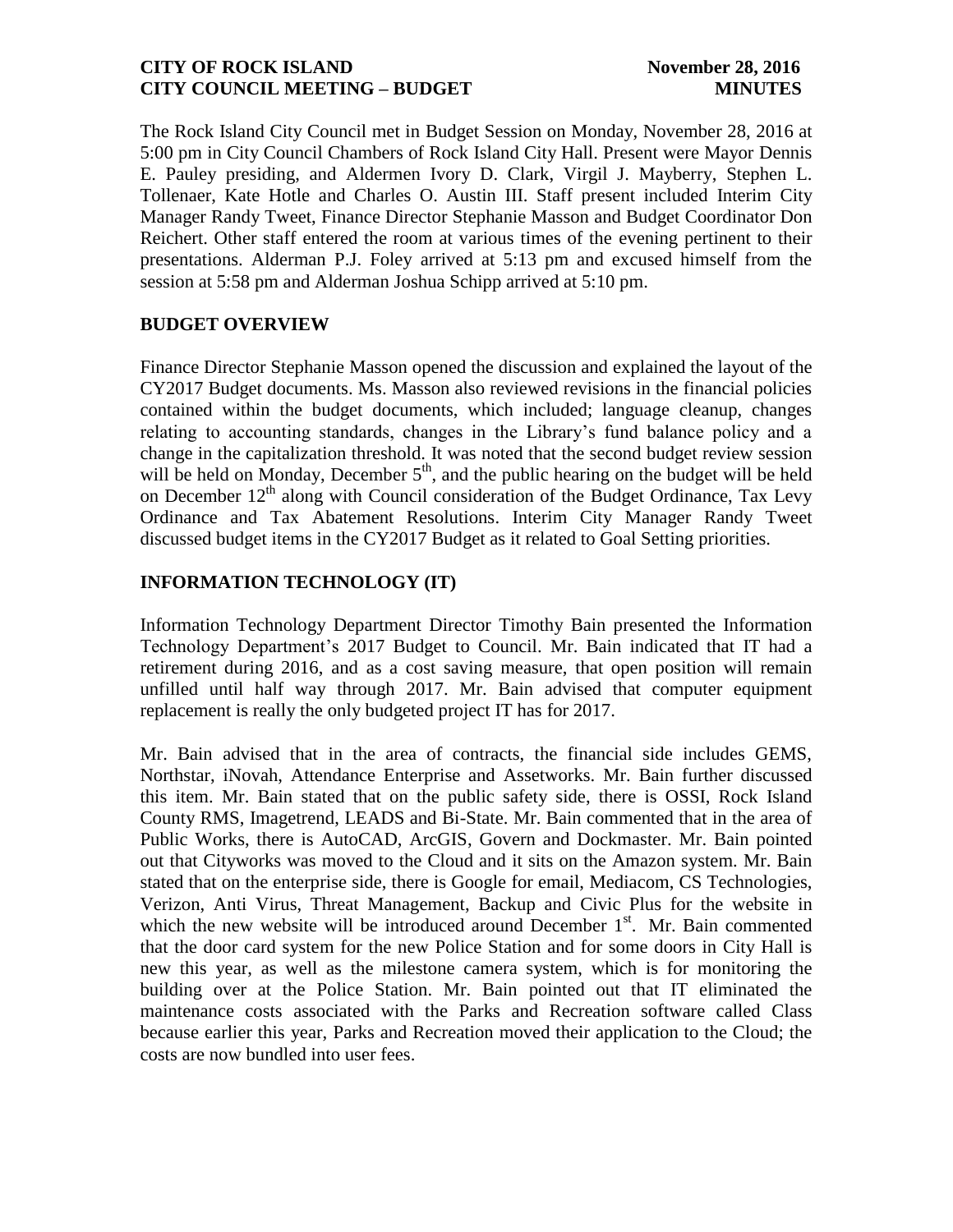Mr. Bain indicated that the IT Department really doesn't have any revenue. Mr. Bain discussed changes in services as it related to the Police Department in terms of body cameras; Public Works in reference to mobile devices; and changes in the Library's public access. Mr. Bain discussed operational changes as it related to a reduction in staffing. Mr. Bain stated that IT is still adapting to changes in the Police Department.

Mr. Bain stated that the IT Department does not have any grants. Mr. Bain advised that IT will have a number of service agreements covered by using Gaming this coming year. Various service agreements discussed included Financial Software Maintenance, Mobile Data Terminal Maintenance, Marina Software Maintenance, Fleet Amortization and GIS Software Maintenance.

Council discussed the Information Technology Department's 2017 Budget.

## **FINANCE**

Finance Director Stephanie Masson accompanied by Budget Coordinator Don Reichert presented the Finance Department's Budget for 2017.

Ms. Masson stated that there are 11 full-time employees in the Finance Department. Ms. Masson discussed some changes in the organization of the department. Ms. Masson indicated that on the customer service side, one fiscal technician position was eliminated and replaced with a customer service representative. Ms. Masson commented that by having three customer service representatives, it will allow for rotating the two employees who work the front desk and it provides better customer service through the lunch hour. Ms. Masson further discussed this item. Ms. Masson advised that in the accounting services area, a second accountant was added due to the resignation of the City auditor. Ms. Masson further discussed this item. Ms. Masson noted that a part-time intern position will not be funded for this coming year.

Ms. Masson discussed budgeted projects. Ms. Masson advised that the Finance Department is working on expanding online payment options to include Marina customers and tenants of utility billing; this will allow them to make payments online. Ms. Masson commented that Finance is also working on the actuarial assumption review as well as the revenue manual. Ms. Masson further discussed other budgeted CY2017 planned projects.

Ms. Masson indicated that they plan on issuing more bonds in CY2017 for various projects. Various projects Ms. Masson discussed included; 38<sup>th</sup> Street Resurfacing (Phase  $1)$   $7<sup>th</sup>$  Avenue to Blackhawk Road;  $41<sup>st</sup>$  Avenue and  $45<sup>th</sup>$  Street to Cul-de-sac; and Lincoln Court Reconstruction from  $17<sup>th</sup>$  Street to  $20<sup>th</sup>$  Street including alleys. Ms. Masson noted that this comes to a total of about \$2.2 million dollars. Ms. Masson further discussed this item.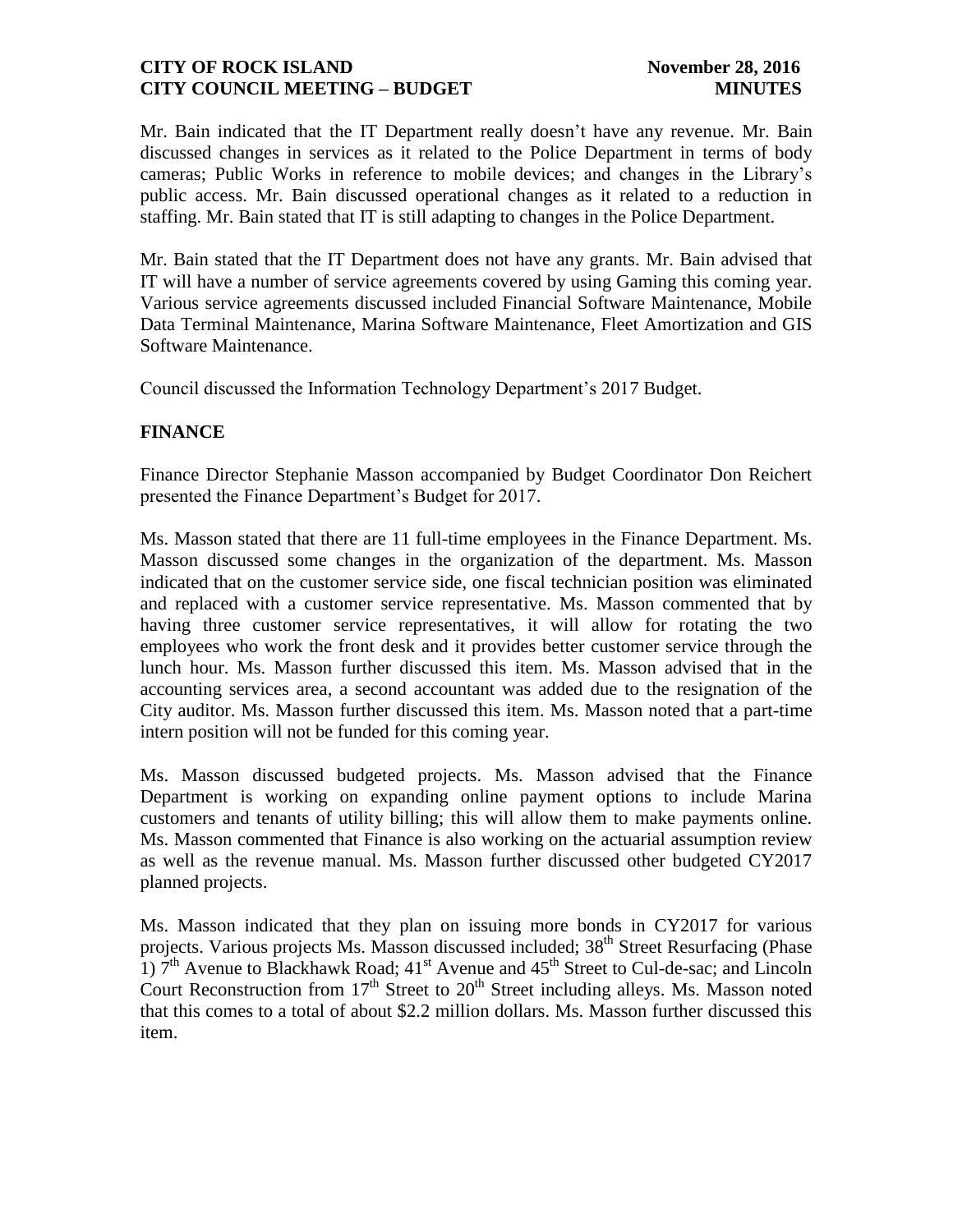Ms. Masson stated that in the area of budgeted contracts, the CY2016 Audit, Banking Services, Actuary and OPEB services are all in their final year for contract services. Ms. Masson and Council further discussed these contracts as well as bad debt collection.

Ms. Masson noted that there are no revenues specific to the Finance Department. Ms. Masson advised that in regards to operational changes, the staffing structure changes made in this CY2016 will continue to be evaluated and no other operational changes are planned. It was noted that the Finance Department does not administer any grants and there are no projects funded by Gaming or General Fund Carryover.

Council and Ms. Masson discussed the Finance Department's 2017 Budget.

### **HUMAN RESOURCES**

Human Resources Department Director John Thorson presented the Human Resources Department's 2017 Budget. Mr. Thorson stated that in regards to staffing, the Human Resources Department has four employees and no new positions are planned for CY2017. Mr. Thorson advised that the department does not have any budgeted capital projects for CY2017.

Mr. Thorson discussed the primary contracts that the Human Resources Department oversees. The primary contracts discussed included; legal services, which consist of City Attorney, Labor Attorney and Worker's Compensation Attorney, temporary service employee contract with Quality Controlled Staffing and Employee Assistance Program. Mr. Thorson stated that medical services include Genesis (worker's compensation and health), Blue Cross Blue Shield (medical, third party administration, COBRA administration and reinsurance), CVS (pharmacy), Delta Dental (dental), Aevisis (vision), Extend Health (medicare exchange), Crawford and Company (worker's compensation third party administration) and TriStar (flexible spending account administration). Mr. Thorson added that other contracts include health consulting and actuarial services with Holmes-Murphy, risk management insurance with Arthur Gallagher, City-wide vending, cable franchise agreement and health agreements with Augustana College and South Rock Island Township for the use of the Wellness Center. Mr. Thorson further discussed this item. Mr. Thorson commented that it is nearing the end of the five year agreements with the Labor Attorney and City Attorney; those contracts will be extended until the end of 2017. Mr. Thorson and Council further discussed this item.

Mr. Thorson advised that health premiums are going up 5.8% in CY2017. Mr. Thorson added that the City is looking at a premium holiday in the month of January 2017 in which the employer and employees will not make any premium contributions for that month. Mr. Thorson and Finance Director Stephanie Masson further discussed this item.

In regards to revenues, Mr. Thorson advised that the self insurance fund is in a little bit of a deficit position. Mr. Thorson stated that self insurance revenues will increase in CY2017. Mr. Thorson commented that they are building up extra money in the fund this year to get the fund in compliance because the Financial Policy requires that one year of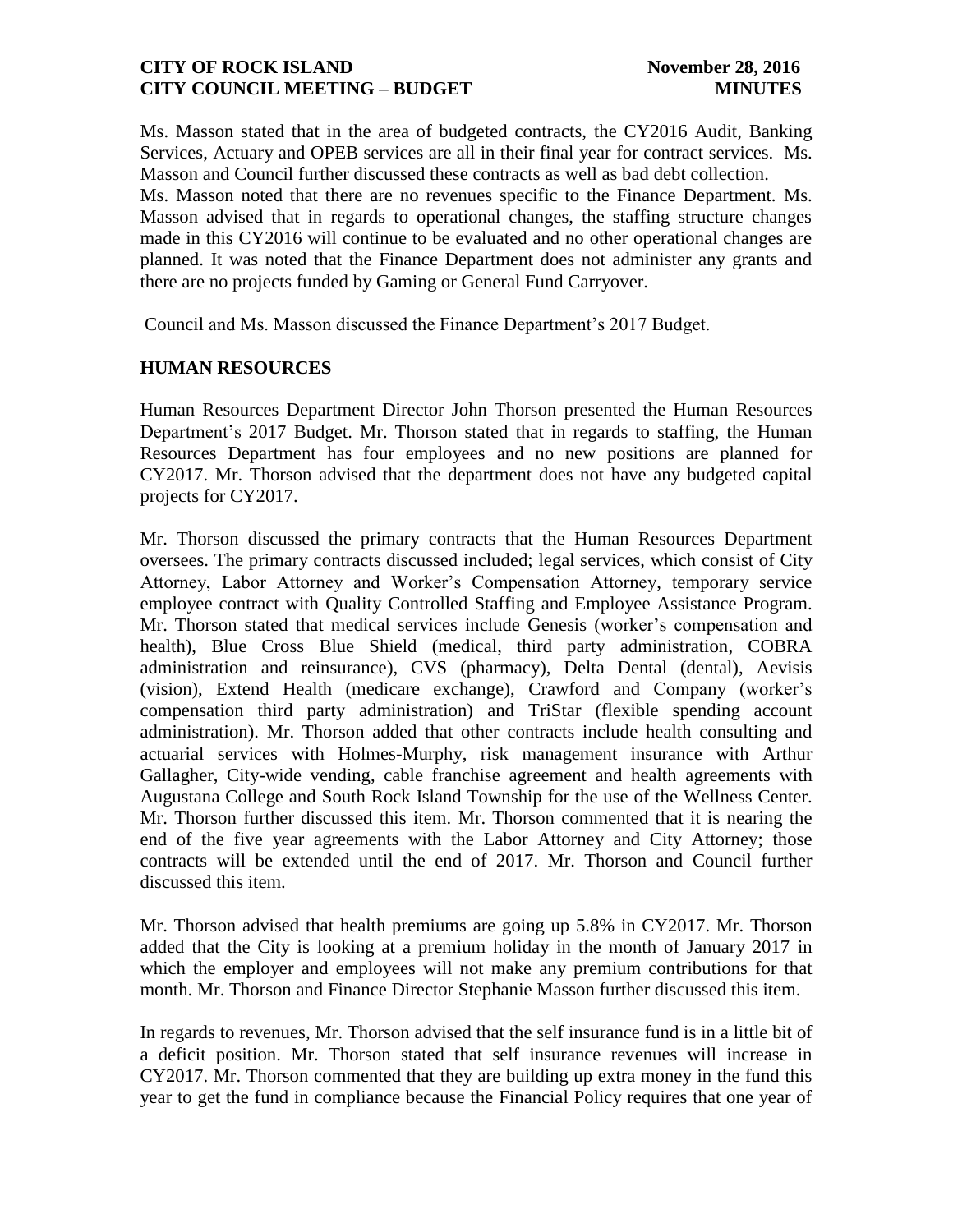operating expenses has to be kept on hand. Mr. Thorson reiterated that health insurance premiums will increase 5.8% for 2017. Mr. Thorson added that one positive thing about the health insurance fund is that it already has a fund balance of about \$3.8 million dollars; the health fund balance is at 66% of operating costs for the upcoming year. Mr. Thorson commented that overall, the health fund budget is based on expenses exceeding revenues by about \$239,000.00. Mr. Thorson noted that 54 employees participate in the Cafeteria Plan and it is expected to remain steady for the next year. Mr. Thorson stated that Human Resources is not projecting any changes in service levels for the next year.

Mr. Thorson advised that in the area of operational changes, Human Resources will continue to monitor the Wellness Center and the utilization of the clinic by Augustana College. Mr. Thorson indicated that \$40,000.00 of revenue is expected from Augustana College for CY2017. Mr. Thorson added that depending on Augustana College's utilization of the clinic, Human Resources may consider recruiting another user to help fill clinic capacity. Council and Mr. Thorson further discussed this item.

Mr. Thorson stated that the Human Resources Department is having discussions with Genesis Health and they are interested in expanding into the current footprint (basement) of Human Resources for an occupational health clinic. Mr. Thorson and Council further discussed this subject. Mr. Thorson advised that an RFQ was conducted with TriStar for the flexible spending account administration. Mr. Thorson added that it will be coming to Council for consideration in December. It was noted that the Human Resources Department does not participate in any grants and they do not have any CIP funding requests for CY2017.

## **CITY MANAGER, MAYOR, ALDERMEN AND CITY CLERK**

Interim City Manager Randy Tweet presented the City Manager's, Mayor's, Aldermen's and City Clerk's 2017 Budget.

Mr. Tweet advised that there are no personnel changes reflected in the budget. However, the Assistant to the City Manager's position is currently open and that position will probably be transferred to Community and Economic Development midway through 2017. Mr. Tweet further discussed this item.

Mr. Tweet stated that there are no CIP projects reflected in this budget, but there are a number of annual projects, which include Strategic Planning, Labor Day Parade, Deer Management, Licensing, and economic development and marketing projects. Mr. Tweet further discussed this subject.

Mr. Tweet stated that there are no contracts in General Administration's budget. Mr. Tweet advised that revenue derived from General Administration includes alcohol, tobacco dealers, games/amusements, junk yard, miscellaneous business licenses and private parking lots. Mr. Tweet advised that revenues are projected to exceed just over \$170,000.00 for CY2017, which is slightly less than last year. Council and Mr. Tweet further discussed this item.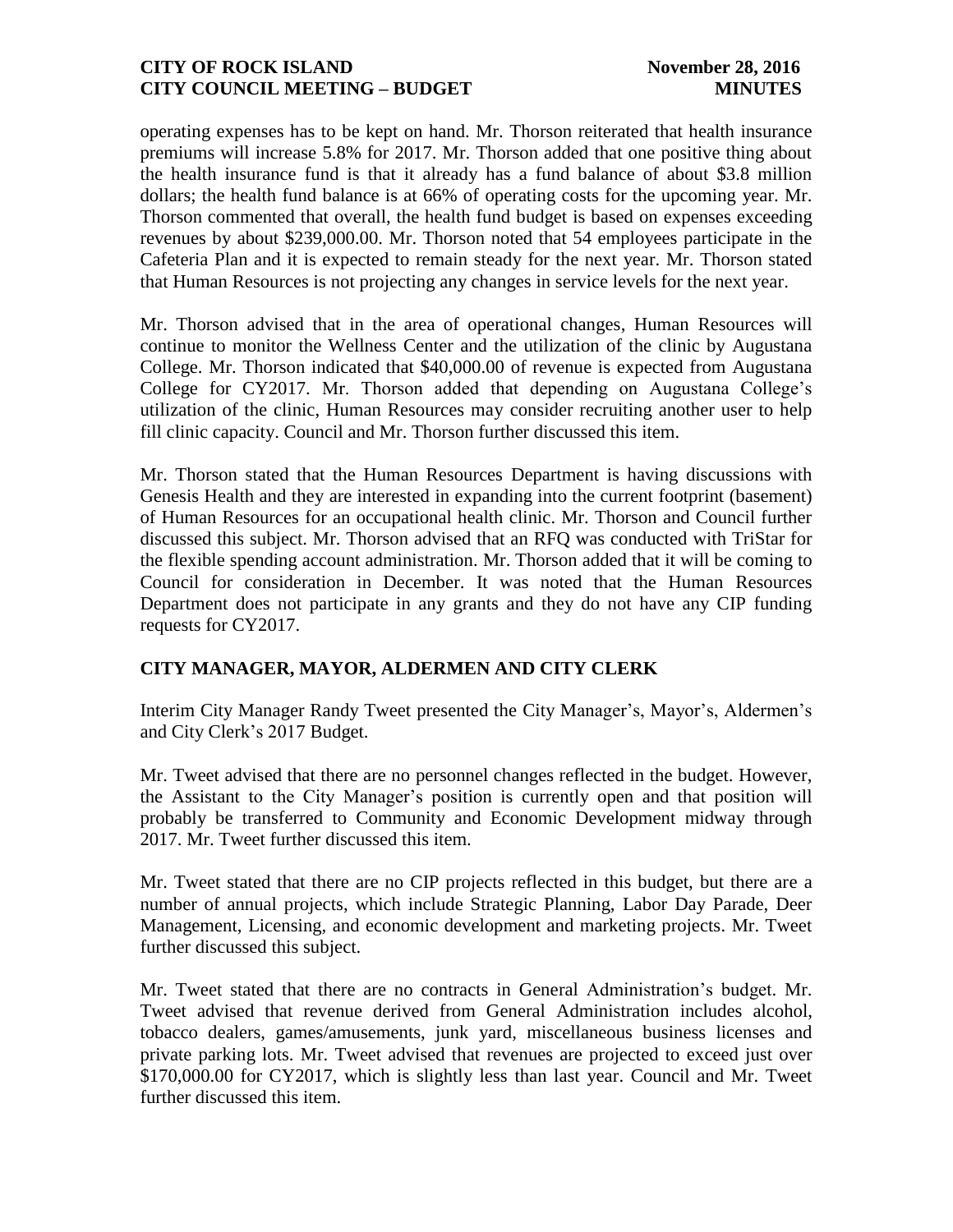Mr. Tweet advised that there are no changes in service levels proposed for CY2017. Mr. Tweet stated that the department will continue to work on projects with different organizations. Mr. Tweet commented that an operations report is sent to Council on a monthly basis. Mr. Tweet indicated that the Executive Secretary will continue to coordinate the Labor Day Parade and the new City Clerk will continue with the FOIA process.

Mr. Tweet advised that in regards to the budget, each Council member receives \$2,000.00 in representation funds as well as \$2,000.00 for training. Mr. Tweet commented that these funds do not carry over from year to year. Council and Mr. Tweet further discussed this subject.

Alderman Mayberry as well as the other Council members discussed salaries as it related to pay increases for Council.

# **MARTIN LUTHER KING CENTER**

Martin Luther King Center Director Jerry Jones presented the Martin Luther King Center's 2017 Budget. Mr. Jones stated that the King Center is projecting to see an increase in staffing from 32 to 33; FTE's will increase from 12.34 to 14.22. Mr. Jones commented that this will occur when some administrative positions are reduced and this is mainly due to adding a new program in the coming year funded by the Department of Children and Family Services. Mr. Jones added that this will allow the King Center to hire two new full-time employees. Mr. Jones further discussed staffing changes.

Mr. Jones discussed the King Center's budgeted projects for CY2017, which included; afterschool programming, summer day camp, prevention programs for drugs and teenage pregnancy, nutrition education and ACTIVE Club. Mr. Jones commented that volunteers will continue to operate the Metro Youth Drill Team, boxing club, 340's basketball teams and Striders Track Team. Mr. Jones stated that they will also continue the tax preparation site, and three special events including Martin Luther King Jr. Memorial Service, Thanksgiving Dinner and a Christmas program. Mr. Jones stated that new programs will include the Family Advocacy Center funded by DCFS and a fall event similar to Family Fun Day in which the King Center will be collaborating with other organizations.

Mr. Jones indicated that revenues are projected to increase 15% for fund 211 and that is due to the cost recovery efforts the King Center makes to grants; the King Center will also be able to recoup the costs from leasing office space. Mr. Jones indicated that revenues for the MLK Activity Fund and the Department of Human Services Fund are projected to decrease about 12%. Mr. Jones added that charges for services are down due to the elimination of a program the King Center partnered on with the Figge and other organizations. Mr. Jones commented that concession revenues will slightly increase due to a projected increase in summer camp T-shirts. Mr. Jones further discussed revenues. Mr. Jones advised that they will be adding the IL. DCFS fund and that contract will provide \$2,000.00 to support two FTE's to do family advocacy at the King Center.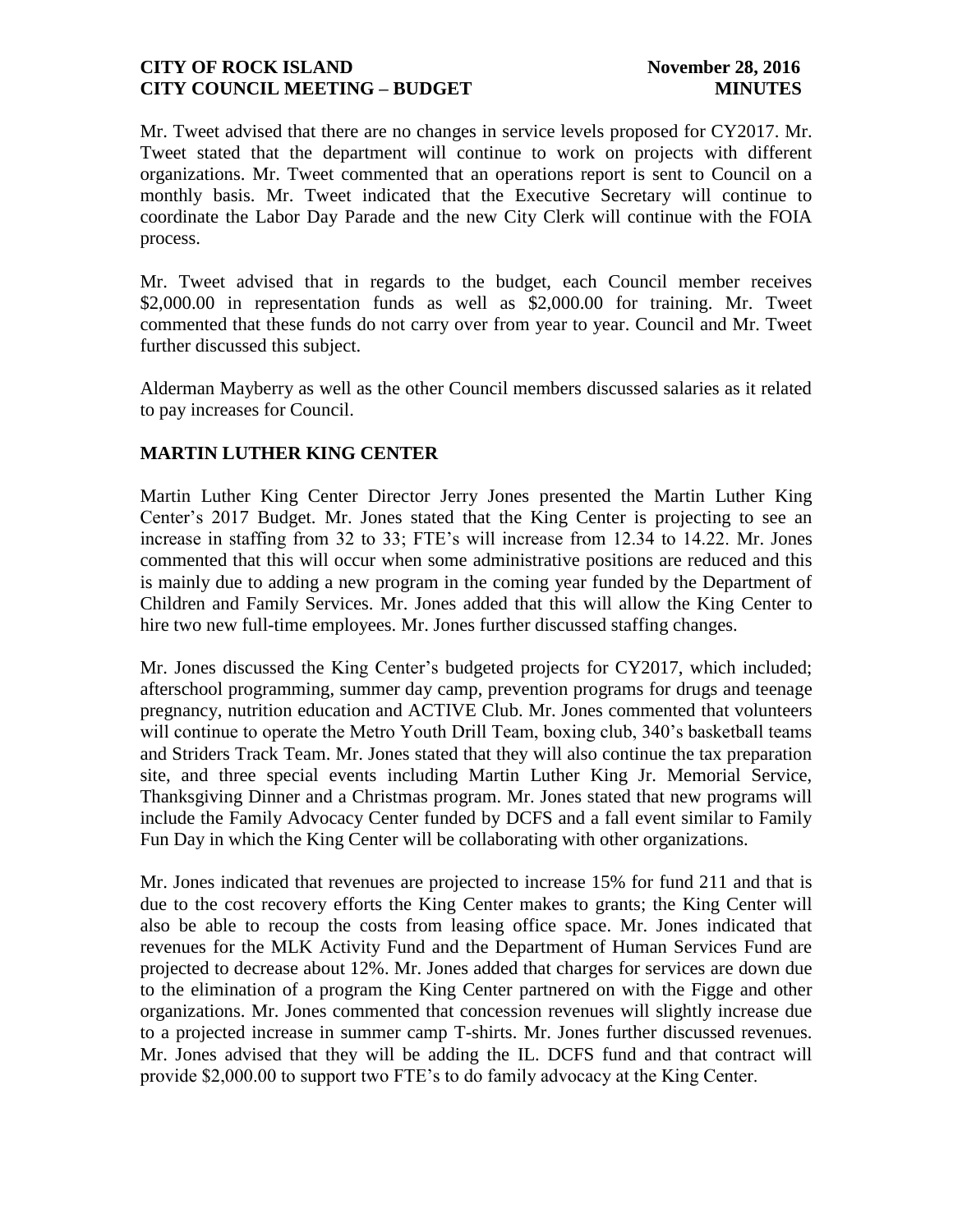Mr. Jones stated that the King Center doesn't expect any change in the level of services other than adding the family advocacy services and the King Center hopes to see an increase in the utilization of the banquet room. Mr. Jones stated that in the area of operational changes, the office assistant will not be replaced, but the King Center will have a part-time bookkeeper. Mr. Jones commented that they really don't expect to see any loss of efficiency because they utilize a variety of volunteers. Mr. Jones stated that the King Center will hire a part-time janitor to improve service especially to the banquet room.

Mr. Jones stated that \$20,000.00 is budgeted in the CIP to enhance security at the Martin Luther King Center. Mr. Jones added that the upgrades will focus on restricting unauthorized access to youth areas. Mr. Jones advised that he is confident the budgeted revenues from the 12 grants and three other sources will come in at the rate that was budgeted.

Council and Mr. Jones discussed the Martin Luther King Center's 2017 Budget.

# **LIBRARY**

Library Director Angela Campbell along with Kellie Kerns presented the Library's 2017 Budget. Ms. Campbell advised that staffing is the largest expense for the Library. Ms. Campbell indicated that two years ago, there were 45 staff members and next year, there will be 37. Ms. Campbell advised that in regards to staffing, last year the Library cut \$151,000.00 and for CY2017, the Library cut \$150,000.00. Ms. Campbell indicated that the Library Board voted to reduce the hours at the 30/31 Branch and Southwest Branch. Ms. Campbell added that the Main Library will keep 60 hours per week and the branches will be open 48 hours per week. Ms. Campbell stated that the Library now has less of a deficit budget, which is about \$122,000.00; the Library will make some of that up with reserve funds.

Ms. Campbell indicated that in the area of budgeted projects, the largest one the Library has been working on is the master planning process. Ms. Campbell discussed the original options of keeping the Main Library open and closing the two branches as well as the option of having the Tri-City Jewish Center as the central and only location and making the Main Library a branch. Ms. Campbell further discussed these options. Ms. Campbell stated that their feasibility study started in October and it should be done in March and at that time, it will be determined as to what the next steps will be.

Ms. Campbell indicated that the Library has a lot of contracts and most of the contracts are negotiated for three years. Ms. Campbell added that the Library has a good working relationship with most of those folks. Ms. Campbell stated that in the area of revenue changes, the Library received \$30,000.00 more tax dollars due to the equalized assessed value (EAV) increase. Ms. Campbell added that the State Per Capita Aid grants are expected to remain one-third less just like they were last year. Ms. Campbell commented that their fee structures will remain the same for CY2017. It was noted that the Library is now leasing space to Midwest Writing Center, which will bring in some monthly